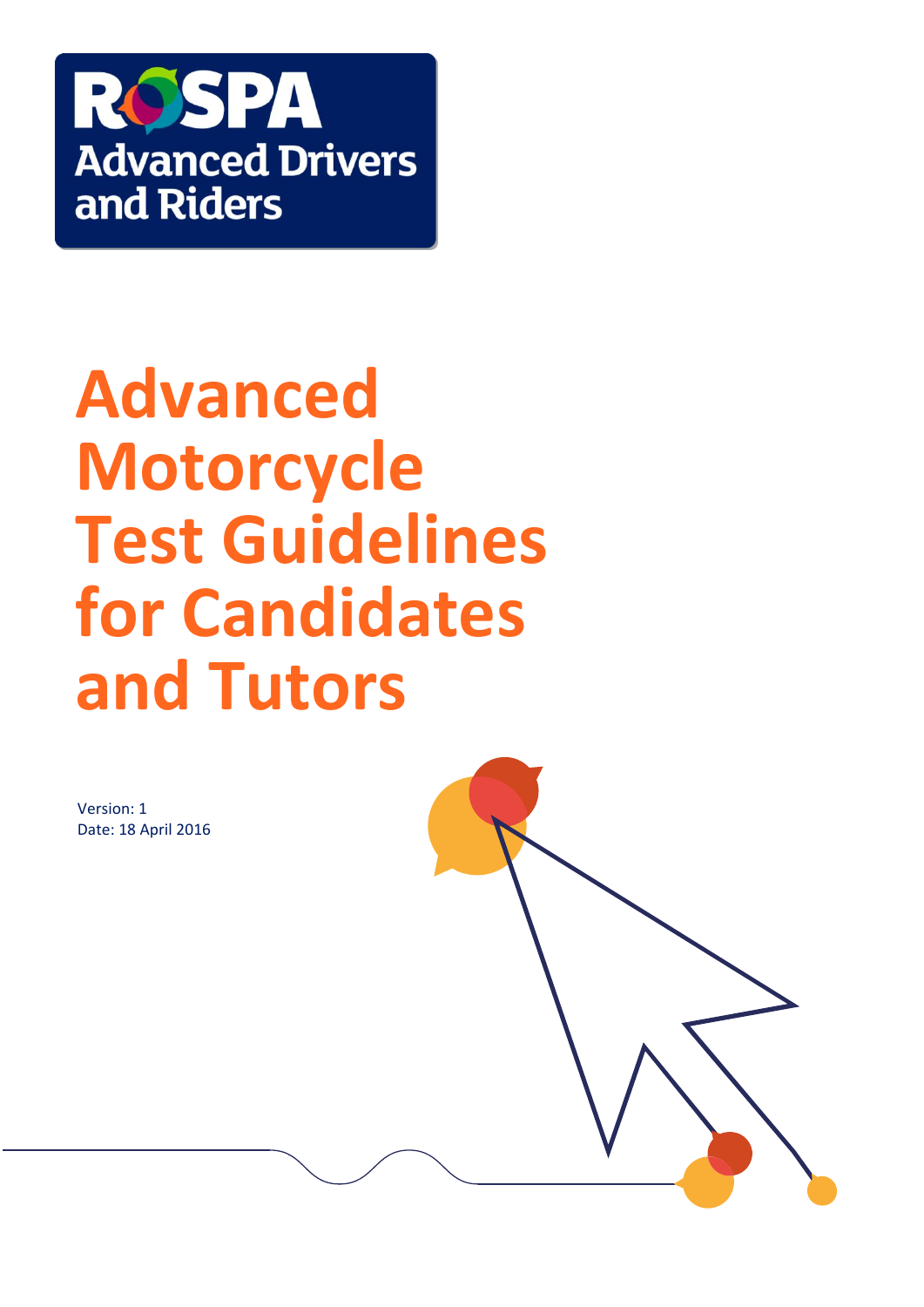

# **What is RoADAR?**

RoADAR is the RoSPA Advanced Drivers and Riders section of RoSPA, the Royal Society for the Prevention of Accidents. RoSPA, a charity, is one of the foremost safety advisory and training organisations in the world. RoADAR operates in a very practical style by creating local Groups of volunteers, all of whom have passed the RoSPA Advanced Test and have been trained to pass on their knowledge to others. They offer tutoring, support and advice to anyone who wants to improve their riding and to pass the RoSPA Advanced Test, many on a one to one basis where you remain with the same Tutor throughout. Groups often work closely with police advanced riders and instructors to ensure that the standards outlined in Roadcraft*,* The Police Riders Handbook, are maintained.

Before taking the test you should study the current editions of The Highway Code and Roadcraft*.*  Without a good knowledge of both you are unlikely to obtain a high grade. You would be unwise to apply for an advanced test unless you have had some additional training since passing your L-test.

# **What is Advanced Riding?**

Advanced motorcycling is the ability to control the position and speed of the machine safely, systematically and smoothly, using road and traffic conditions to progress unobtrusively with skill and responsibility. This skill requires a positive but courteous attitude and a high standard of riding competence based on concentration, effective all round observation, anticipation, and planning. This must be co-ordinated with good handling skills. The machine should be in the right place on the road, at the right time, travelling at the right speed with the correct gear engaged and will be able to stop safely on its own side of the road in the distance that can be seen to be clear. - DVSA, RoADAR, IAM, 1997

# **These are just some of the benefits of becoming a RoADAR advanced rider:**

# **I have been riding for years, what can you teach me?**

A comment that has been heard by many RoADAR Tutors over the years. In truth, for many people, it is not about teaching you anything new it is about improving the skills that you already have. Many people do not realise the potential consequences of their acquired habits until they are pointed out.

# **Smoother safer progress**

By helping you to improve your observation, planning and machine control you can progress in a safer, smoother and easier manner. This will reduce stress and fatigue for yourself and your

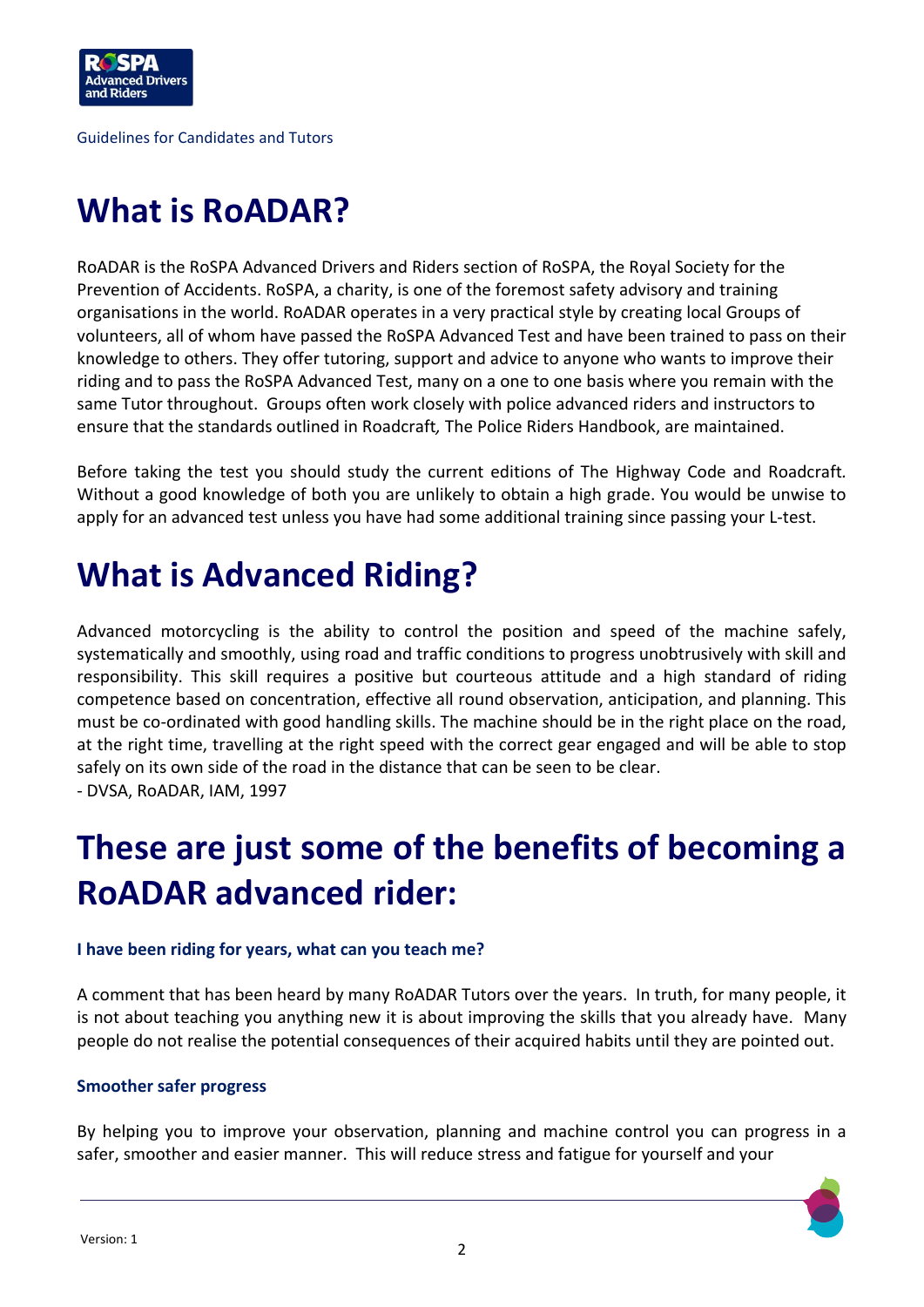

passenger and reduce wear and tear on your bike. Who knows it may one day save a life, possibly yours or someone dear to you.

#### **Enjoy Your Riding**

You'll enjoy riding more and feel much less stressed and tired. Good observation and planning enable you to deal with situations in a smooth and controlled manner, avoiding excessive braking and acceleration. In so doing not only will you reduce your fuel consumption, you will also make the ride safer, more enjoyable and more relaxed whilst still making good safe progress.

#### **Improve Your Confidence**

You'll feel much more confident, both in your own riding and in your ability to deal with the behaviour of other road users.

#### **Reduce Your Crash Risk**

It will help you to avoid making mistakes and mis-judgements that lead to crashes, and help you cope with the mistakes of other road users.

#### **Improve Your Fuel Consumption**

You'll spend less money on fuel (and tyres), and cause less harm to the environment, because your riding will be smoother and more systematic, with progressive acceleration and braking together with appropriate use of gears.

#### **Ensure Less Wear and Tear on Your Bike**

Your bike (possibly one of the most expensive items you own) will last longer and may have a higher resale value.

#### **Lower Your Insurance Premiums**

You may be eligible to receive insurance discounts – make sure you tell your insurer what extra training you've taken.

#### **Meet People**

By joining an advanced riding group, you can meet other like-minded people.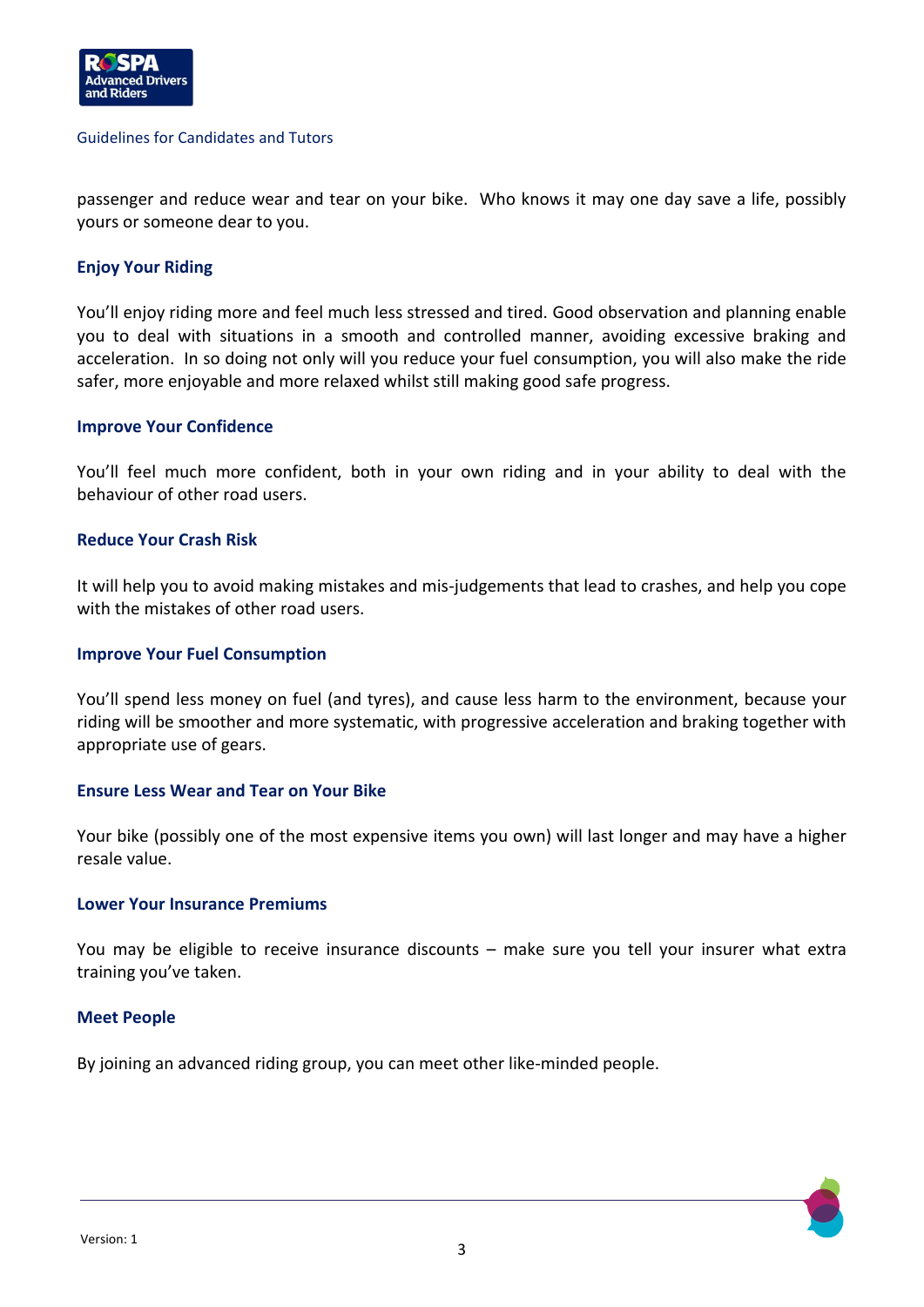

# **Meet the Challenge**

A reason often given by people who take advanced rider training is the challenge of proving that they are a rider of the highest standard. Some want a formal qualification, which can be useful when job hunting as many of the skills of an advanced rider, such as observation and planning, can be useful when driving a car.

# **Access exclusive RoADAR benefits**

We have a range of benefits for members who pass our test, including insurance discounts.

# **What happens when I apply for my Advanced Test?**

When you apply for your test the application form is dealt with at RoSPA Headquarters in Birmingham. When it has been entered onto the system the test request is sent to a Regional Senior Examiner who will allocate the test to an Examiner in your area. The Examiner will then make contact with you to arrange a mutually convenient time and location for your test to be conducted.

All our Examiners hold a UK Police Advanced Riding qualification and a number of them are also qualified Police Instructors. Many of these people are still serving Police Officers and work shifts, consequently they may have taken time off work to conduct your test. Therefore please only cancel your test in unavoidable circumstances and if it is at the last moment we may not be able to rearrange it. If you cancel within three days of the test there is a cancellation fee.

# **The Test**

The RoSPA advanced motorcycle test is monitored and approved by the DVSA and a RoSPA Gold is widely regarded as the highest civilian riding standard available. The test is based on the Police Foundation publication 'Roadcraft The Police Riders Handbook' and the Highway Code. A thorough understanding of both Roadcraft and the Highway Code will be required to pass the test at a high standard.

Before attending for the test ensure that you feel well prepared as this will help you to be more relaxed, the Examiner will do their best to set you at ease but there is no substitute for proper preparation. Bring your riding licence, insurance and, if required, vehicle test certificate with you, ensure that your visor or goggles are clean and your bike is safe and legal. You may be asked to conduct or talk through the pre ride checks for both yourself and your bike, carryout an eyesight test by reading a number plate, and to carry out a moving brake test. This brake test only needs to be firm enough to confirm to the Examiner that the brakes are working, it is not an emergency stop! Remember if you wear spectacles or contact lenses to drive you must wear them during the test.

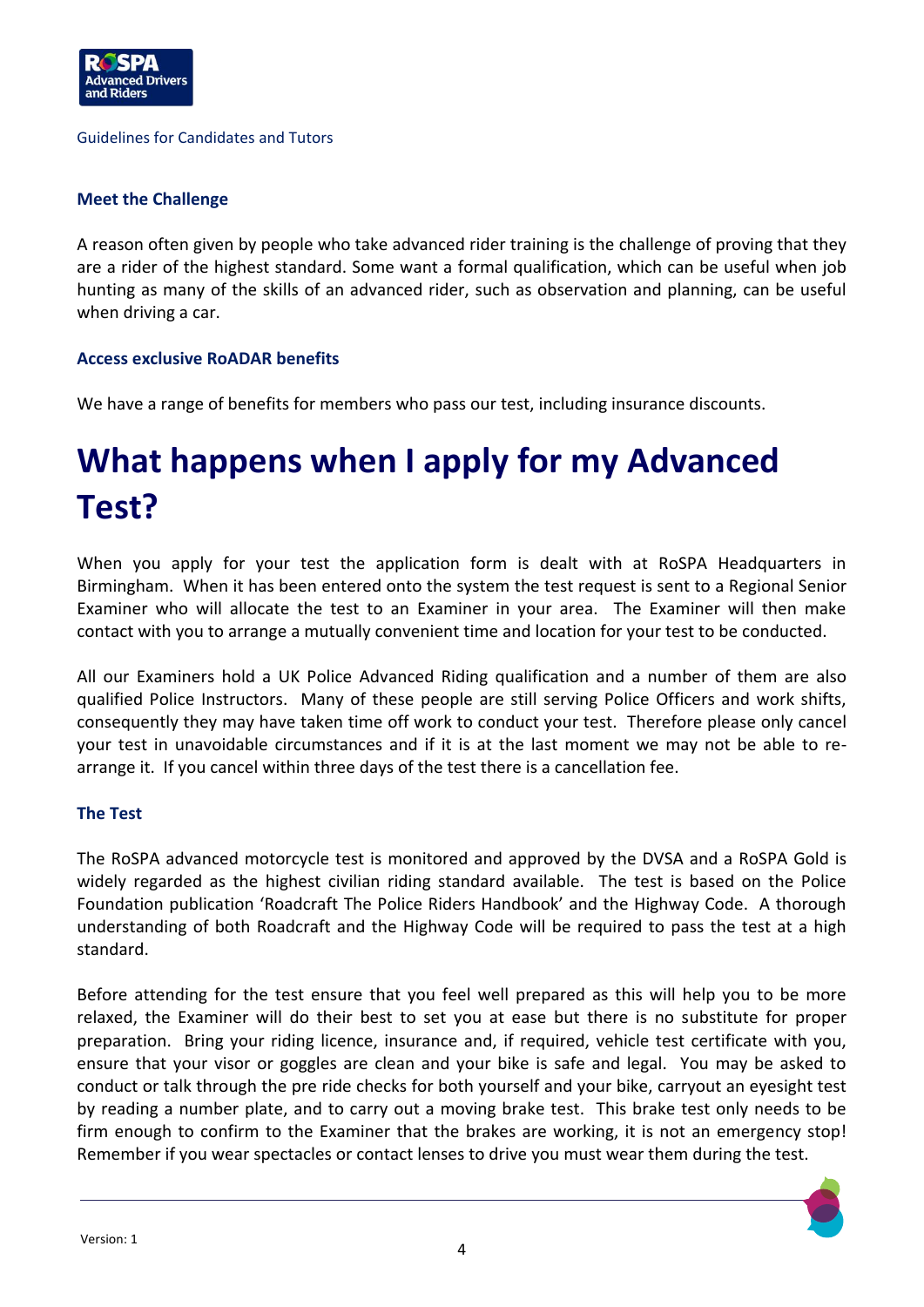

The Examiner may ask you if you want to use a bike to bike radio system for communication of directions. This is something that is by mutual consent, however not all Examiners use these systems.

During the test the Examiner will be looking at how you deal with the situations that present themselves and assessing the good, and inevitably not so good, elements. The on road section of the test will generally be between 45 minutes and 1 hour 15 minutes but this can vary depending on road and traffic conditions. The Examiner will then ask questions to test your understanding of The Highway Code and Roadcraft and you may also be asked some questions about your bike.

Following this the Examiner will discuss the road section of the test with you covering both the good points and those areas that could be improved. The Examiner will then tell you if you have passed the test and if so what grade you have obtained.

# **Some areas the Examiner will consider**

### **Steering and balance**

Changes in direction should be smooth and controlled. The rider must be able to balance the machine by taking account of the various forces acting upon it and variations in road surface and in weather conditions.

### **Clutch and gears**

Clutch operation should be smooth and progressive showing good balance with the throttle to achieve smooth gear changes. Unnecessary slipping of the clutch should be avoided. The manner in which you use the gears can tell a lot about your ability as a rider. The Examiner will be looking at the timing and smoothness of your gear changes.

### **Brakes**

The Examiner will expect brake application to be smooth and progressive with the pressure being reduced gradually as unwanted speed is lost. The balance between front and rear brakes should be varied according to the condition of the road surface and the speed of the motorcycle. If you are riding a machine with linked brakes it is important to understand how the brake pressure is distributed between the front and rear brakes and use the hand and foot brake as appropriate.

### **Throttle**

Smooth use of the throttle together with good acceleration sense, which is one of the hallmarks of an advanced rider, can do much to make the ride smooth and fuel efficient. The Examiner will be

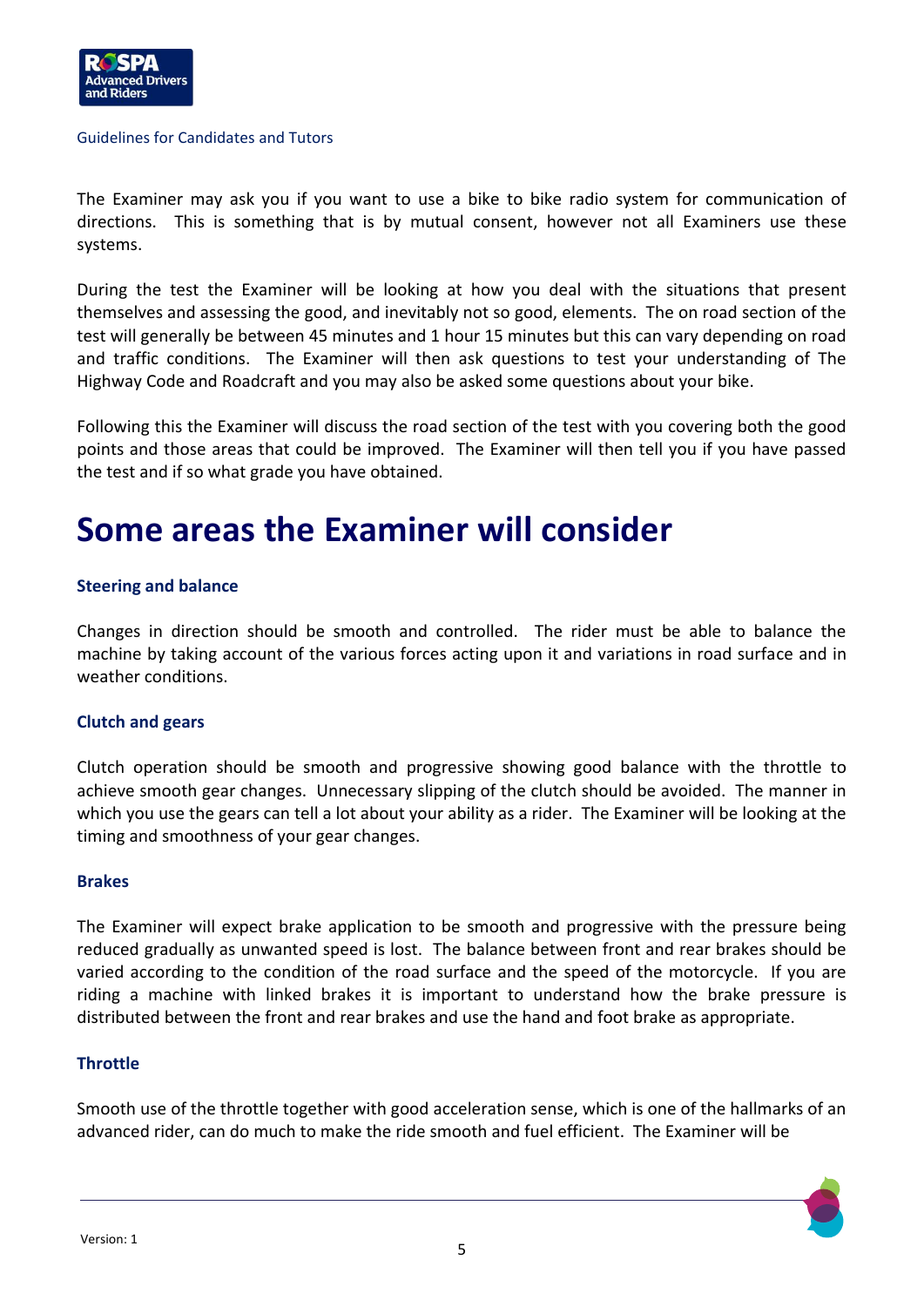

looking for the smooth application of the appropriate amount of power at the right time for the circumstances.

### **Mirrors / rear observations**

You cannot make appropriate plans for hazards ahead unless you are fully aware of what is happening behind you. Therefore the Examiner will be looking for correct use of the mirrors. Remember there are times when a shoulder check is required no matter how much you have used your mirrors.

### **Horn**

The consideration of the use of the horn is as important in Advanced riding as actually using it. The Examiner will be looking to see if you correctly consider the use of the horn, do you cover the horn button, and if you do use the horn is that use appropriate for the circumstances. Is it timed correctly, is the length of use appropriate? Remember the horn is a means of informing other road users of your presence, it is not a form of rebuke.

# **Visibility**

Ensure that your visor or goggles and any fairing screens are clear at the start of the test. You may want to consider using an anti mist spray or device to help prevent your visor or goggles misting up during the test. Also ensure that all light lenses are clean.

### **Moving off and stopping**

Whenever you move off or stop you must ensure that it is safe to do so and your actions should be smooth and precise. Remember that when you initially move off this will be the first impression the Examiner has of your riding. Make it a good one. Before moving off do mirror and shoulder checks and signal as appropriate. Similarly when you intend to stop, ensure that you check mirrors etc and signal your intention if appropriate and remember to brake smoothly. If this is the conclusion of your test it is the last impression you give the Examiner, so make it a good one.

### **Use of the System**

The RoSPA advanced test is based on Roadcraft and The System of Motorcycle Control described therein. The Examiner will be looking to see how well you understand and apply the phases of The System, are they well timed and appropriate, do you go back to an appropriate earlier phase if circumstances change on the approach to a hazard? Do you consistently take, use and give information throughout your application of The System? To achieve a Gold or Silver grade you will have to apply The System to a consistently high standard throughout the test.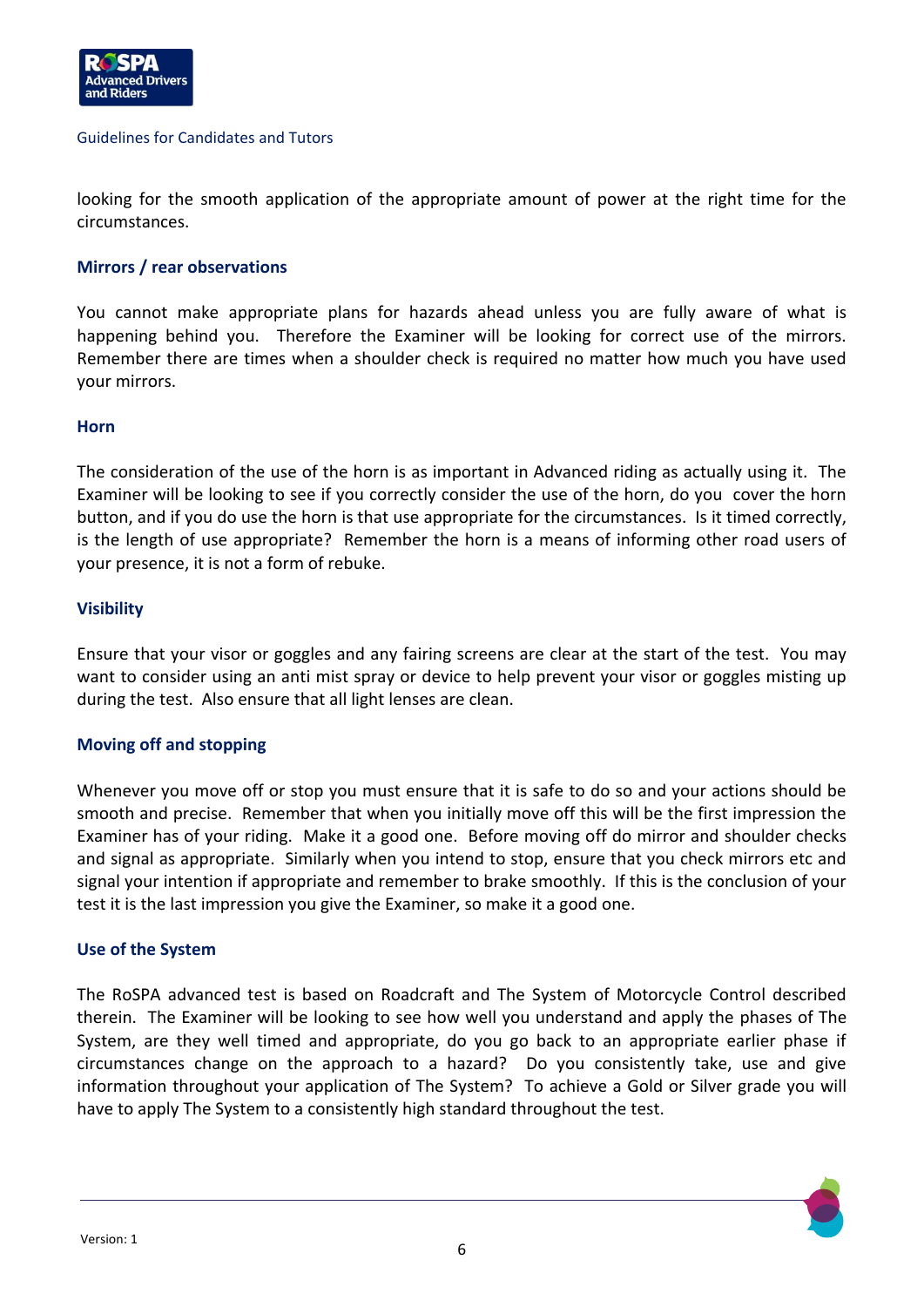

# **Positioning**

If you are to take in all the information that is available at any time then you need to position your motorcycle appropriately. This applies equally to roads subject to lower speed restrictions (30, 40 and 50) as it does to roads subject to the national speed limit. Consider on the approach to a hazard whether your position provides you with the best view whilst retaining appropriate safety margins? Remember that you can assist other road users by making sure they can see you. However never sacrifice safety for view. If moving to a position to obtain what you consider to be the best view would place you in actual or potential danger, then do not do it! On a motorcycle you have much more freedom to move on the road than a car due to the obvious fact of the smaller size. Ensure that you do not confuse other road users by your position or movements, whilst using this freedom to your advantage.

# **Cornering**

You must always be able to stop on your own side of the road in the distance you can see to be clear. The Examiner will look at the line you take on the approach and through the corner, if it gave you the best view with appropriate safety margins, was your speed of approach correct and were you in the right gear? Did you control the bike smoothly and accurately maintaining stability through correct use of the throttle and gears?

The practice of crossing the centre of the road to straighten a series of open bends is one that causes significant discussion. If the circumstances are appropriate it can contribute to safety, stability and progress. This is however an action that requires a high level of skill, observation and planning to execute correctly. Whilst there are positives the potential for coming into conflict with, or causing confusion to other road users can be significant and must always be taken into consideration. If in the opinion of the Examiner, the candidate causes their own or another road users safety to be compromised, they will fail the test. You must also ensure that crossing any road markings at any time does not compromise safety or stability.

### **Signals**

Signals are the primary way you give information to other road users about your intentions. They must be given correctly and at the right time so as to avoid confusion. Give them only when they will benefit another road user and remember they indicate your intention, not what you are already doing. Remember that on a bike your indicators may be smaller and less conspicuous than on a car, an arm signal may be advantageous in some circumstances. Also just because you have signalled your intention, you do not have the right to carry it out.

### **Reaction to signs, markings and hazards**

As an advanced rider you need to be able to recognise and react to road signs, markings and hazards in good time. In this way you give yourself time to react and form a riding plan. The Examiner will be

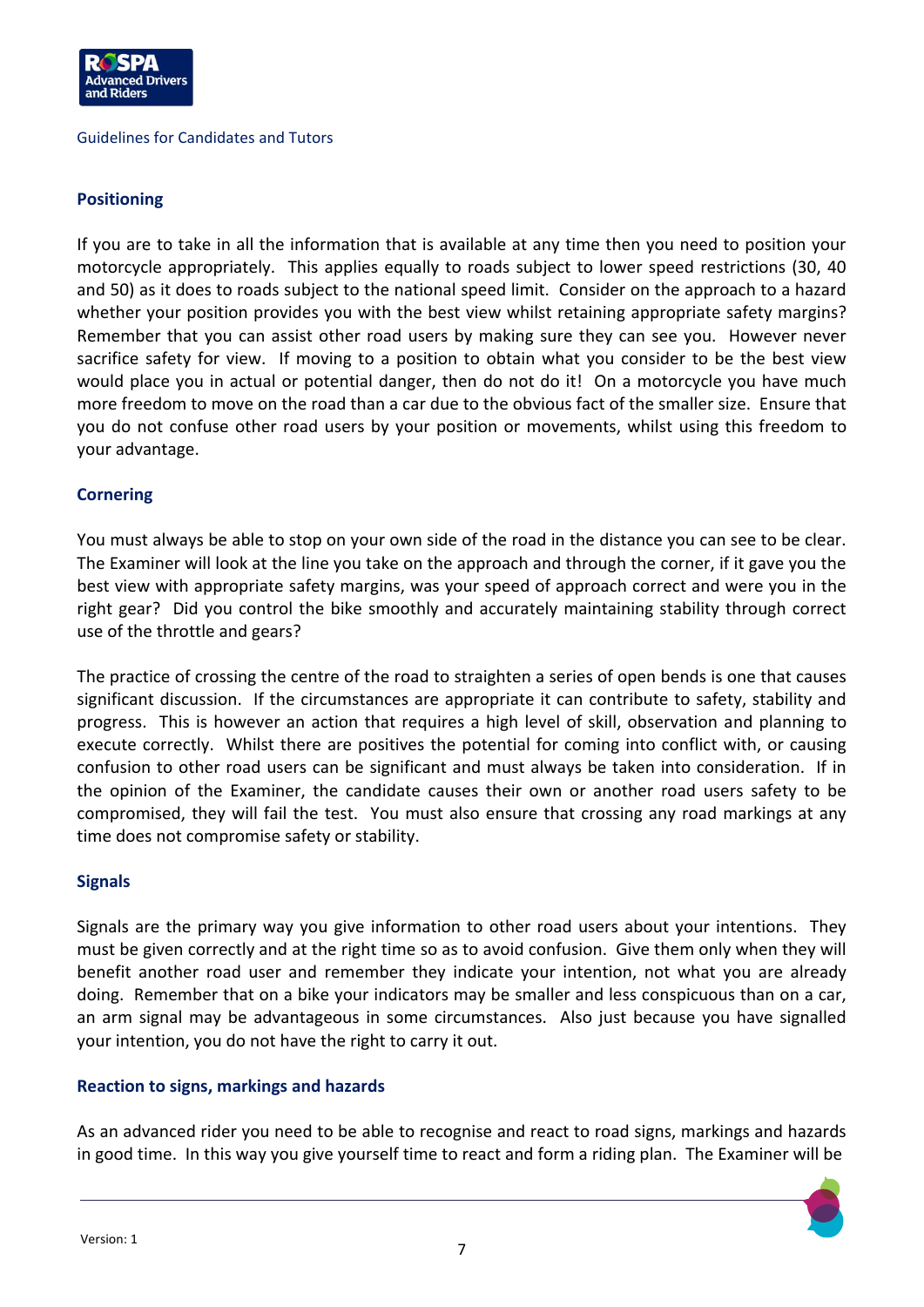

looking for evidence of this in the timing and manner of response to the various signs and hazards that you come across.

#### **Low speed riding**

The Examiner will be looking for good balance and smooth use of the controls enabling you to progress smoothly at low speed.

### **Progress / Restraint / Consideration**

Advanced riders demonstrate an ability to ride at a speed within the legal limit that is safe for the situation. The Examiner will be looking for you to ride in a manner that is safe, smooth and systematic whilst making progress where it is appropriate and also showing consideration for others. It is however possible to be too considerate and thereby adversely affect your own opportunities to make progress during the test. In order to achieve the correct balance it is vital that you concentrate fully at all times.

### **Overtaking**

An advanced grade can be obtained without an overtake being made on the test, however if the opportunity is there the Examiner will be looking at how you deal with it. All overtaking manoeuvres must be well planned, carried out safely and within the speed limit. There is no exemption in law for exceeding the speed limit to complete an overtake!

### **Speed**

Advanced riding is not all about speed, it is essential that you continually assess the hazards around you and adjust your speed accordingly. Having said that you will be expected to demonstrate your ability to control your motorcycle at speeds up to the legal limit where it is appropriate to do so. Be aware that a riding plan that requires you to exceed the legal limit to complete a manoeuvre safely is not acceptable. Likewise if you consistently exceed the speed limit the Examiner may stop the test and you will fail.

### **Machine sympathy**

Respect your motorcycle and do not ask too much of it. Always ride within the capabilities of the motorcycle you are riding whilst not being afraid to allow it to give you its optimum performance. There is a difference between riding a bike positively and progressively and 'thrashing' it.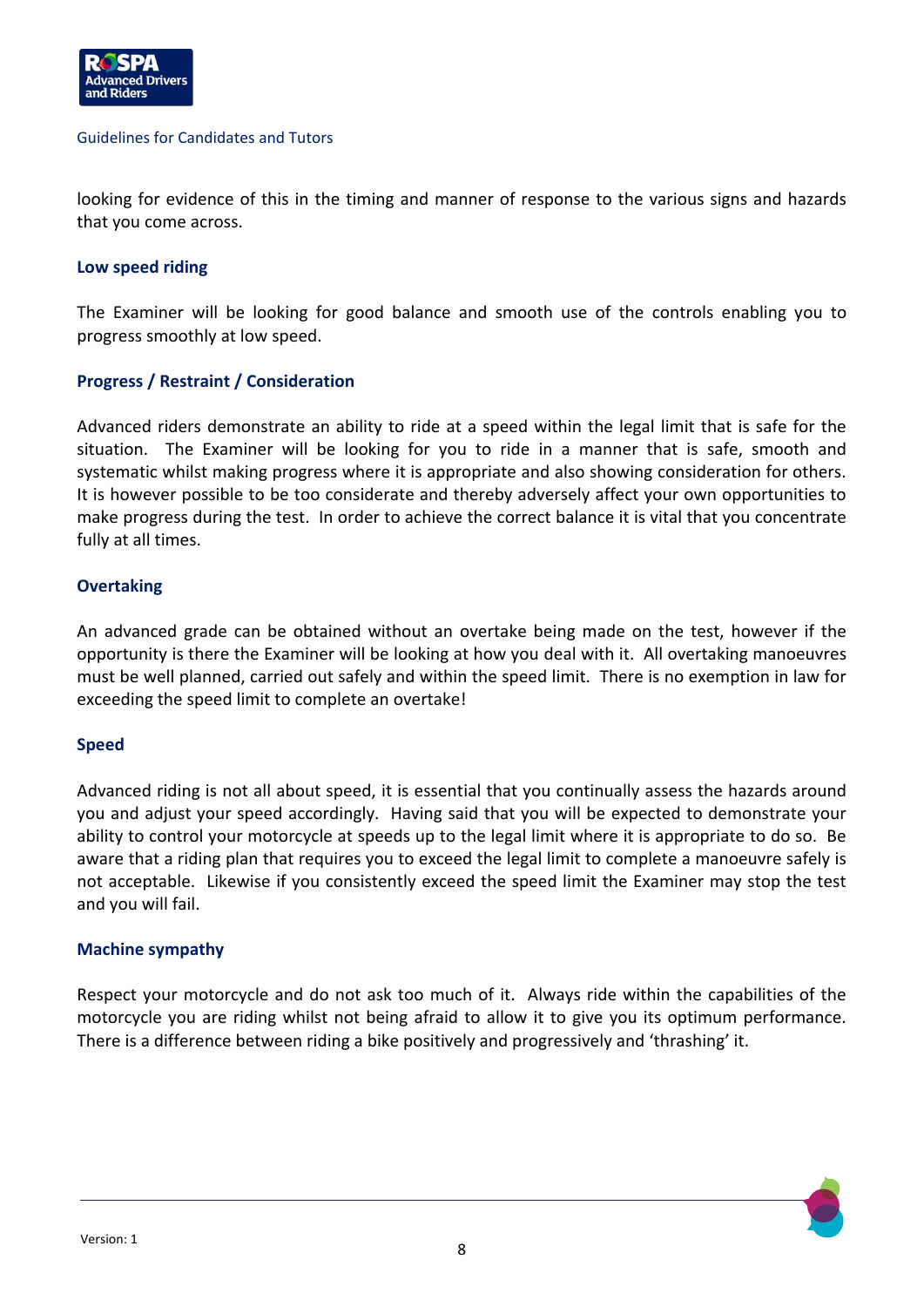

### **Concentration**

Concentration is a prerequisite of advanced riding and distractions are an ever present element with which you must deal whilst displaying a calm controlled approach to your riding.

### **Observations**

One of the skills of an advanced rider is the ability to see hazards and situations developing earlier than lesser skilled riders. This is achieved by constantly scanning all around taking in the near, middle and distant views as well as to the rear. Use your higher seating position on the bike to obtain the best all round view that you can. Smell and sound can also play a significant part in this. In this way the advanced rider has more time to plan and deal with situations and can also anticipate the actions of other road users, almost appearing to do so automatically. Like positioning mentioned earlier this skill is just as relevant in lower speed limits as it is on the open road.

The Examiner will be looking to see how and when you react to changes in conditions and hazards.

# **Deportment / Temperament**

Ensure that your riding position is comfortable and allows you easy access to all of your bike's controls. If you are comfortable you will be more able to demonstrate a calm controlled and confident manner throughout the test. Lying flat on the fuel tank or hanging off the seat in corners should not be necessary for the road rider. Quiet efficiency is the hallmark of an advanced rider.

The Examiner will anticipate you being nervous and will make some allowances for this so try not to let nerves affect your performance.

### **Judging distance**

The Examiner will look to see what you consider a safe following distance. How you use acceleration sense to maintain a safe following position and also your appreciation of the speed and distance of approaching vehicles.

### **Motorways and dual carriageways**

When intending to join these roads from a slip road with more than one lane you should generally, dependent on traffic conditions, use the one which gives you the best view of the main carriageway. Use this view and acceleration sense to give you the correct speed to merge with the traffic on that carriageway smoothly and safely. On the carriageway remember that speeds are generally higher than other roads and allow an appropriate following distance. When planning to leave the motorway allow time to get into lane 1 without having to 'cut across' other vehicles. When joining or leaving such roads consider a signal as required to inform other road users of your intentions.

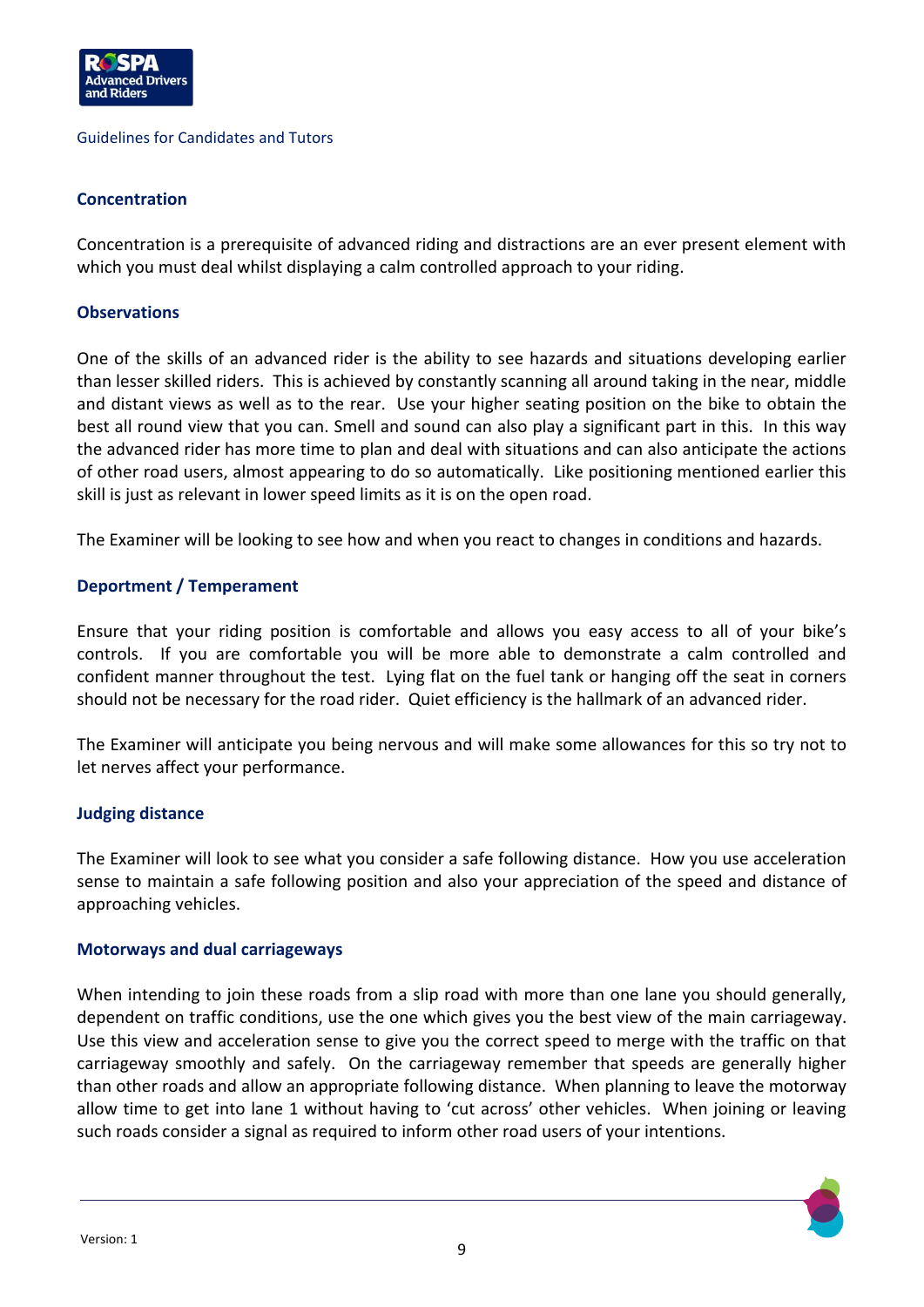

# **Theory questions**

Following the on road element of the test the Examiner will ask you some questions to check your knowledge of Roadcraft and The Highway Code. You may also be asked some questions relating to your motorcycle.

# **How does the Examiner decide my grade?**

# **Gold**

Gold is only awarded to the rider who shows a consistently high standard of riding throughout the test. The rider will demonstrate a confidence in their ability together with a thorough understanding of the principles contained in Motorcycle Roadcraft and how to apply those principles to situations that occur during the test. They will ride in a calm controlled manner, without fuss or flourish. It is important to realise that this is the result of a conscious decision making process and not just an automatic application of a set of 'rules'. The Gold standard rider will consistently demonstrate good observations together with consideration for, and sound assessment of, other road users and situations, being courteous yet taking control as appropriate.

In obtaining this grade the candidate will have consistently made safe, legal, smooth, planned progress within the motorcycle's capabilities whilst giving the examiner and other road users the impression of being completely calm and relaxed.

### **Silver**

Silver is awarded to candidates who display a skill level well above the average. They will show a thorough understanding of the principles contained in Roadcraft and how to apply those principles to situations that occur during the test. The rider will make safe systematic progress however not demonstrating the consistency, final polish and smoothness of the Gold grade candidate. The System will still be applied in a thoughtful and considered manner for all situations and it must be stressed that this is a very high standard and those who obtain a Silver are to be congratulated.

### **Bronze**

A Bronze grade will be awarded to those candidates who show that they have an understanding of, and the ability to apply, the principles of advanced riding demonstrating a good level of observations and anticipation, but not doing so consistently throughout the test. They will however drive in a safe and legal manner, to a standard which is significantly above that required to pass the appropriate DVSA test.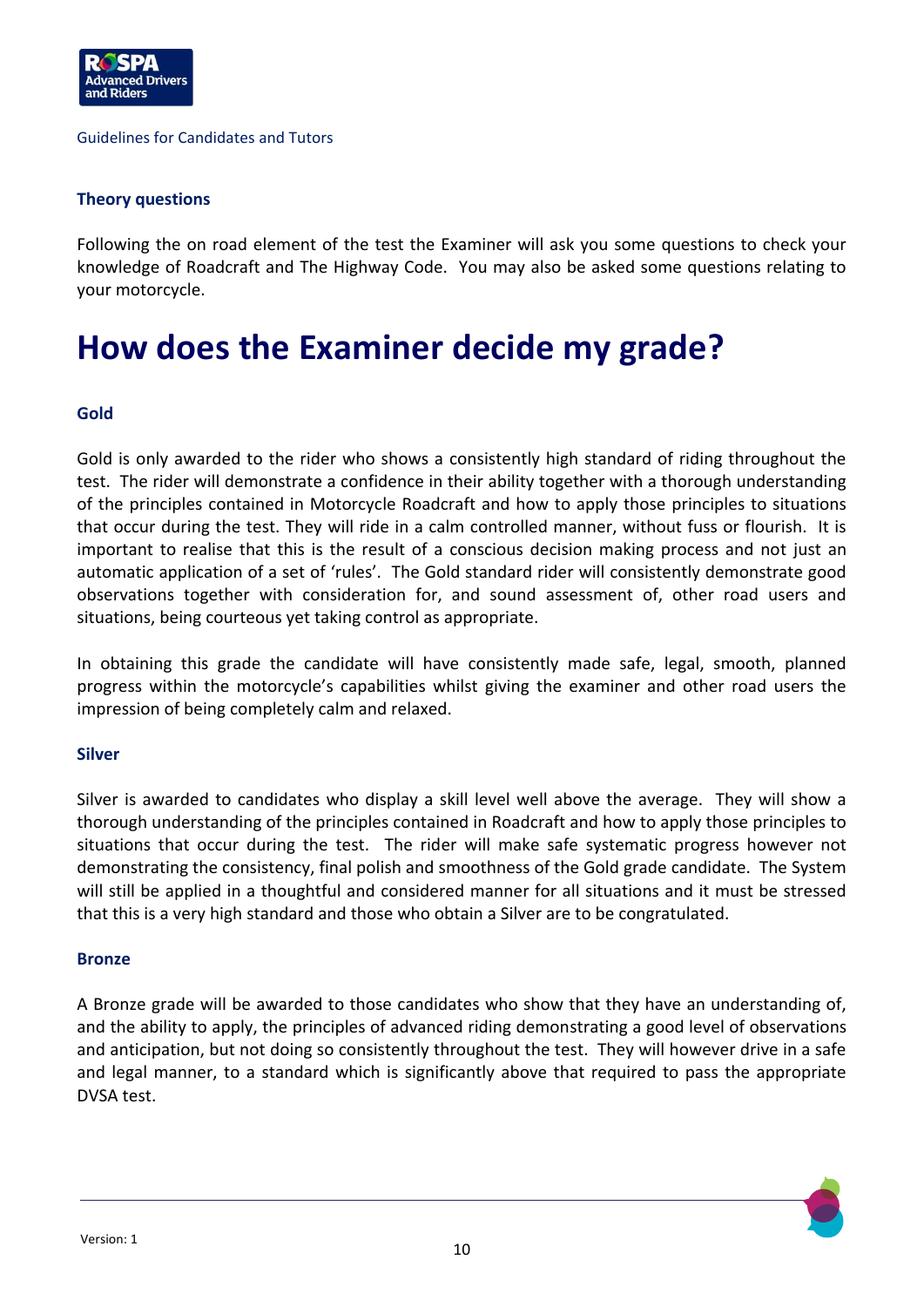### **Fail**

Candidates who do not reach the Bronze standard will fail the test. Reasons for a fail could include but are not limited to:

- The candidate's overall standard is just not up to the requirements.
- A dangerous manoeuvre
- **Repeatedly exceeding speed limits or a significant infringement of a speed limit**
- Violation of Road Traffic Law (contravening solid white lines, stop lines, red traffic lights, speed limits etc), or the rules in the Highway Code.

A minor infringement for which the candidate can give good reason should not generally result in a failure but could contribute to a lower grade being awarded.

Should a candidate fail the Examiner will offer advice on the areas that require improvement and encourage the candidate to obtain further guidance from a local RoADAR group. The candidate can apply to take the test again as soon as they wish, however we would advise taking some additional training before doing so.

An Examiner's decision on the grade achieved is final.

If a candidate achieves a Bronze or Silver pass they may apply to take a retest (for which a fee is payable) before the three year retest becomes due. If you do wish to improve your standard we would strongly recommend that you join a local group where you will meet like minded people. In any case when your three year re-test is due we will make contact to remind you. You will need to take your test within a reasonable time of the due date in order to keep your membership current.

The hallmark of an Advanced Rider is to always be in the correct place on the road, travelling at the right speed for the circumstances and with the correct gear engaged. It is that simple.

We wish you good luck with your test.